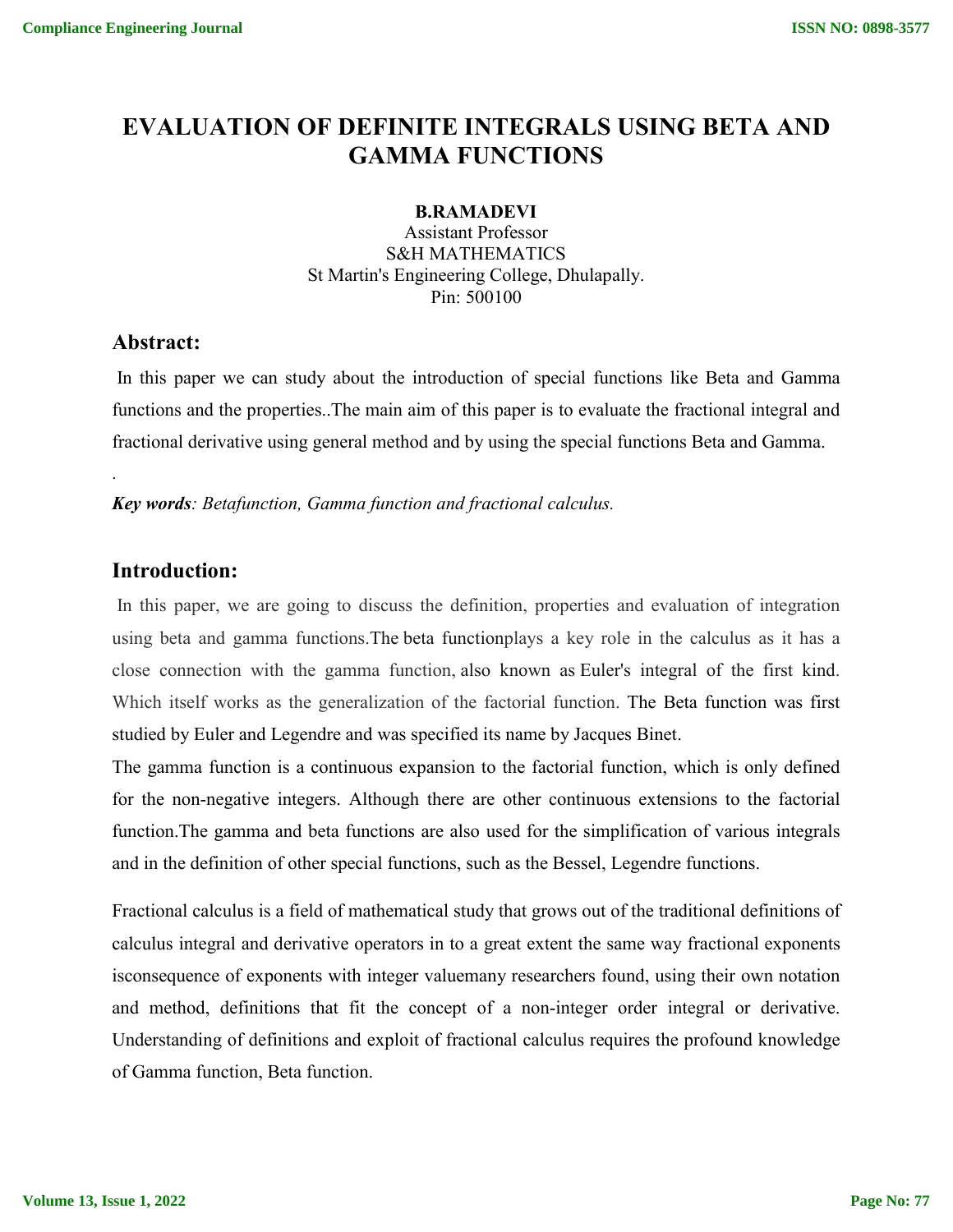#### 1. INTRODUCTION OF BETA FUNCTION:

The beta function is define as the domains ofreal numbers. The notation tosymbolize the beta function is "β**"**. The beta function is meant by B (m,n), where the parameters m and n should be real numbers

#### DEFINITION:

If m> 0, n > 0, then Beta function is defined by the integral  $\int_0^1 x^{m-1}(1-x)^{n-1} dx$  and is denoted by  $β(m, n)$ 

i. e. 
$$
B(m, n) = \int_0^1 x^{m-1} (1-x)^{n-1} dx
$$
 ....... (1)

#### **Properties of Beta function:**

1.1 Beta function is a symmetric function. B (m, n) = B (n, m), where m > 0, n > 0

1.2. B (m, n) = 
$$
\int_0^{\frac{\pi}{2}} \sin^{2m-1} \theta \cos^{2n-1} \theta \ d\theta
$$
  
\n1.3.  $\int_0^{\frac{\pi}{2}} \sin^p \theta \cos^q \theta \ d\theta = \frac{1}{2}B \left(\frac{p+1}{2}, \frac{q+1}{2}\right)$   
\n1.4. B (m, n) =B(m+1,n)+B(m,n+1)  
\n1.5.B (m, n) =  $\frac{(m-1)!(n-1)!}{(m+n-1)!}$ 

#### **2. INTRODUCTION OF GAMMA FUNCTION:**

The notation to signify the Gamma function is "**Γ"**. The gamma function is meant by Γ(n), where the parameter n should be real number

## **DEFINITION:**

If n > 0, then Gamma function is defined by the integral  $\int_0^\infty e^{-x} x^{n-1} dx$  and is denoted by  $\Gamma(n)$ 

**I.e.Γ (n) =**∫ *<sup>∞</sup>* **dx ……………………………… (2)**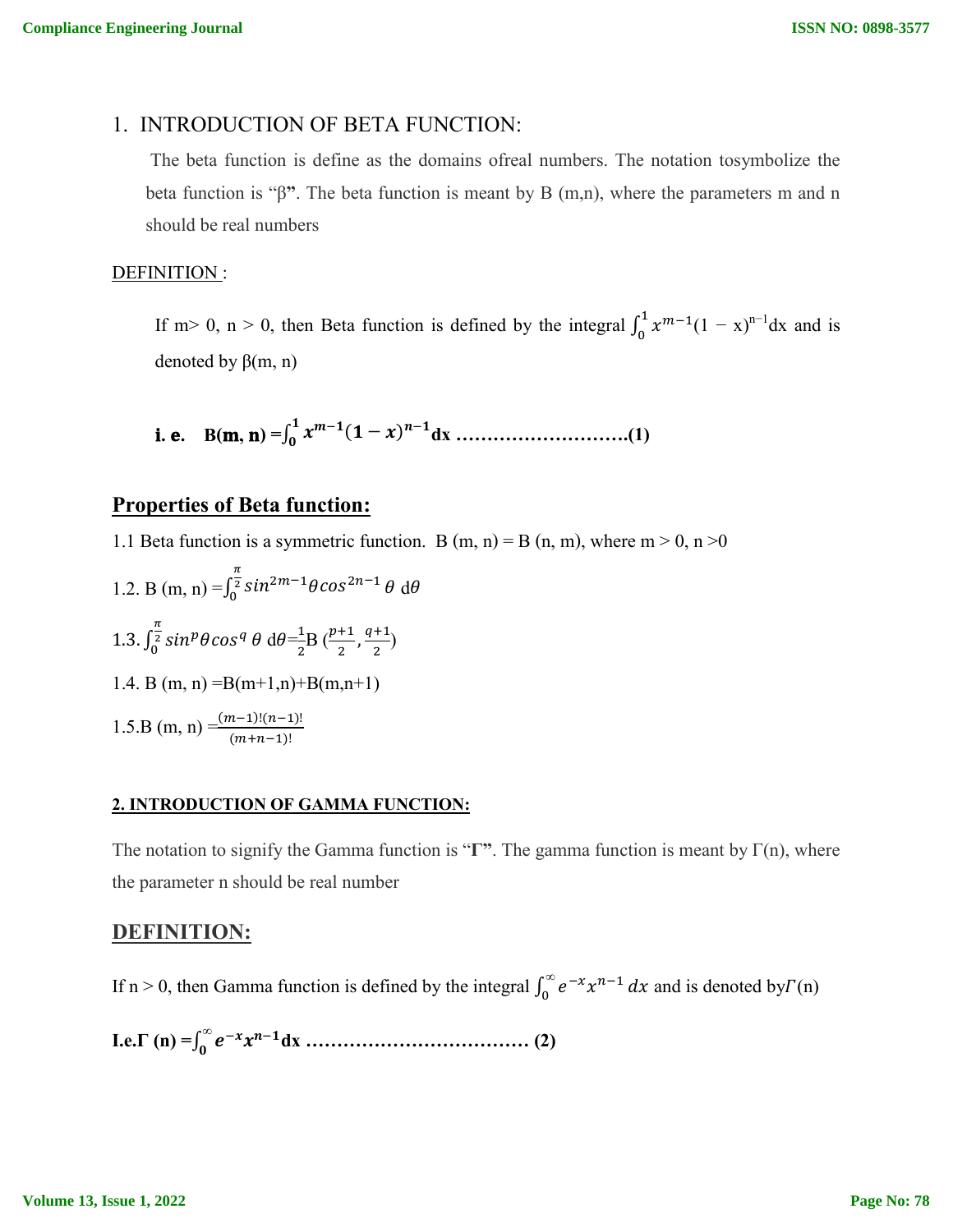A simple introduction to the renowned gamma function  $\Gamma(n)$  and its various representations. Some of its most important properties are explained.

## **Properties of Gamma function:**

2.1. Reduction formula for Gamma Function  $\Gamma$  (n + 1) = n $\Gamma$  (n); where n >0.

- 2.2.If n is a positive integer, then  $\Gamma$  (n + 1) =n! (n=0, 1, 2, 3...)
- 2.3.If n is a positive fraction, then  $\Gamma$  (n) = (n-1) (n-2)…… (n-r) $\Gamma$  (n-r) where (n-r) $>0$

2.4.Second Form of Gamma Function  $\int_0^\infty e^{-x^2} x^{2m-1} dx = \frac{1}{2} \Gamma(m)$ 

2.5. 
$$
\int_0^{\frac{\pi}{2}} \sin^p \theta \cos^q \theta \ d\theta = \frac{1}{2} \frac{\Gamma(\frac{p+1}{2}) \Gamma(\frac{q+1}{2})}{\Gamma(\frac{p+q+2}{2})}
$$

2.6.  $\Gamma(\frac{1}{2}) = \sqrt{\pi}$ 

2.7. 
$$
\Gamma\left(\frac{n+1}{2}\right) = \frac{(2n)! \sqrt{\pi}}{n! 4^n}
$$
 for n=0,1,2,3........so on

## **3. Realtion between gamma and beta function:**

B (m, n) =()() () where m>0, n>0 ………………………. (3)

We revise the gamma and beta functions of complex variable for the development of fractional calculus.

# **Evauation of fractional integral using general method:**

Example 1. Evaluate  $\int_0^\infty x^3 e^{-x} dx$ 

Solution (A1): using the general integration

i.e. by parts we have

$$
\int_0^\infty x^3 e^{-x} dx = [x^3(-e^{-x}) - 3x^2(e^{-x}) + 6x(-e^{-x}) - 6(e^{-x}) + 0]_0^\infty
$$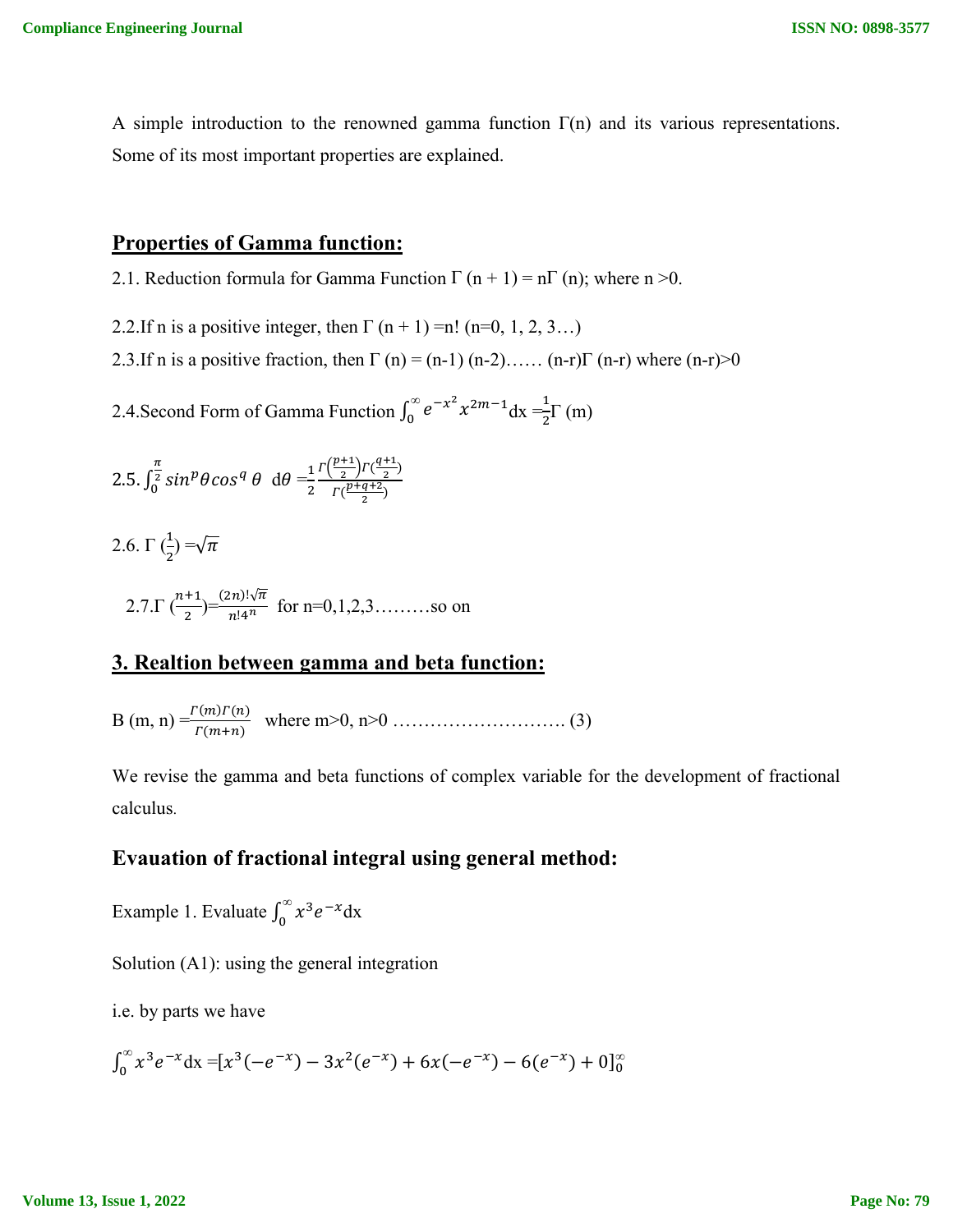$$
= [-e^{-x}(x^3 + 3x^2 + 6x + 6)]_0^{\infty}
$$
  
= -(0 - 6)  

$$
\therefore \int_0^{\infty} x^3 e^{-x} dx = 6 \quad \dots \dots \dots \dots \dots \dots \dots \dots \dots \dots (4)
$$

# **Evauation of fractional integral by using Gamma function:**

**Solution (B1):** $\int_0^\infty x^3 e^{-x} dx$ 

From Eq.(1) we have,  $\int_0^{\infty} e^{-x} x^{4-1} dx = \Gamma(4)$ 

From property no. 2.2 we have,  $\Gamma(3 + 1) = 3! = 6$ 

∴ ∫ *<sup>∞</sup>* dx=6 ………………………… (5)

The result of example 2 from equation (4) and (5) are same

From Example 1 we can conclude that solution (A1)is long process as compare to solution (B1)

Example 2. Evaluate  $\int_0^{\frac{\pi}{2}} \sin^2 \theta \cos^2 \theta d\theta$ 

Solution (A2): using the general integration

$$
\int_0^{\frac{\pi}{2}} \sin^2 \theta \cos^2 \theta \ d\theta = \int_0^{\frac{\pi}{2}} \left( \frac{1 - \cos 2\theta}{2} \right) \left( \frac{1 + \cos 2\theta}{2} \right) d\theta
$$

$$
= \frac{1}{4} \int_0^{\frac{\pi}{2}} \left[ 1 - \left( \frac{1 + \cos 4\theta}{2} \right) \right] d\theta
$$

$$
= \frac{1}{4} \int_0^{\frac{\pi}{2}} \left( \frac{1 - \cos 4\theta}{2} \right) d\theta
$$

$$
= \frac{1}{8} \int_0^{\frac{\pi}{2}} d\theta \cdot \frac{1}{8} \int_0^{\frac{\pi}{2}} \cos 4\theta d\theta
$$

$$
= \left[ \frac{\theta}{8} \right]_0^{\frac{\pi}{2}} - \left[ \frac{\sin 4\theta}{32} \right]_0^{\frac{\pi}{2}}
$$

$$
= \frac{\pi}{16} = 0
$$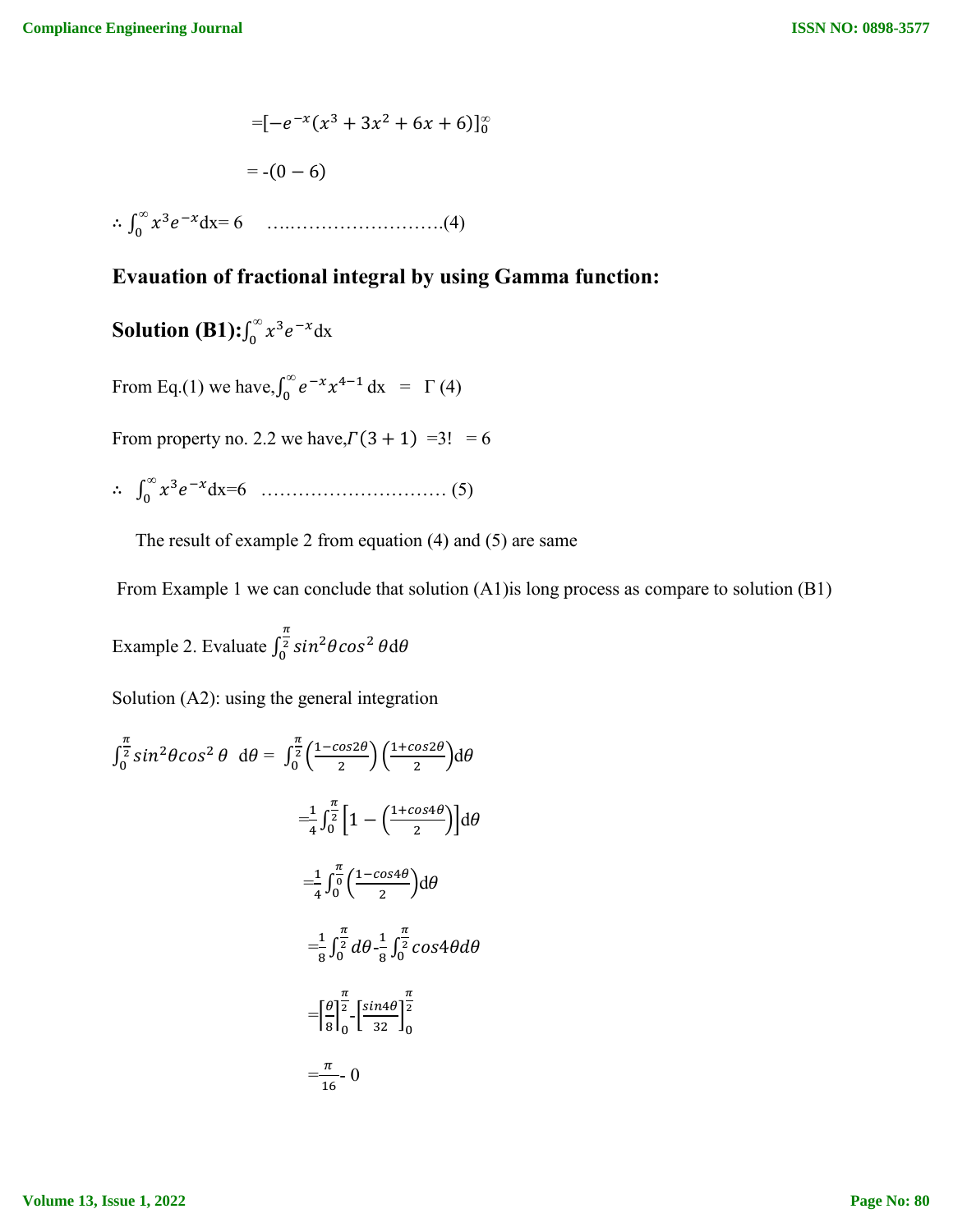$$
\therefore \int_0^{\frac{\pi}{2}} \sin^2 \theta \cos^2 \theta \ d\theta = \frac{\pi}{16} \dots \dots \dots \dots \dots \dots \dots \dots \dots \dots \dots \dots \tag{6}
$$

#### **Evauation of fractional integral using Gamma and Beta function:**

Solution (B2): From property no.1.3we have,

$$
\int_0^{\frac{\pi}{2}} \sin^2 \theta \cos^2 \theta \ d\theta = \frac{1}{2} B\left(\frac{2+1}{2}, \frac{2+1}{2}\right)
$$

From eq. (3) wehave,

 $\mathbf{1}$  $\frac{1}{2}B\left(\frac{3}{2},\frac{3}{2}\right)$  $\frac{3}{2}$  $=$  $\frac{1}{2}$  $\overline{\mathbf{c}}$  $\Gamma(\frac{3}{2})$  $\frac{3}{2}$ ) $\Gamma(\frac{3}{2})$  $\frac{3}{2}$  $\Gamma(\frac{3}{2})$  $\frac{3}{2} + \frac{3}{2}$ 

From property no.2.6 and property no 2.2 we have,

|   | $\frac{1}{1} \left(\frac{1}{2}\right) \sqrt{\pi} \left(\frac{1}{2}\right) \sqrt{\pi}$ |  |
|---|---------------------------------------------------------------------------------------|--|
| 2 | $\Gamma(3)$                                                                           |  |

The result of example 1 from equation (6) and (7) are same

From the above Example 2 we can conclude that solution (B2) is long process as compare to solution (A2)

#### **Conclusion:**

Here we can conclude how the properties of these functions may be used for integral evaluation. In addition, it demonstrates how these functions may be used to remove the long and tedious traditional methods of integral evaluation for many integrals. Evaluation of integrals by using general integration consumes more time than using beta and gamma functions.

#### **REFERENCES:**

[1] L. C. Andrews, Special Functions of Mathematics for Engineers, Second Edition. McGraw-Hill, 1992

[2] B. Berndt, S. Bhargava, Ramanujan for lowbrows. Amer. Math. Monthly 100, (1993), 644- 656.

[3] G. Boros, V. Moll, An integral hidden in Gradshteyn and Ryzhik.Journal of Comp. and Appl. Math. 106, (1999), 361-368